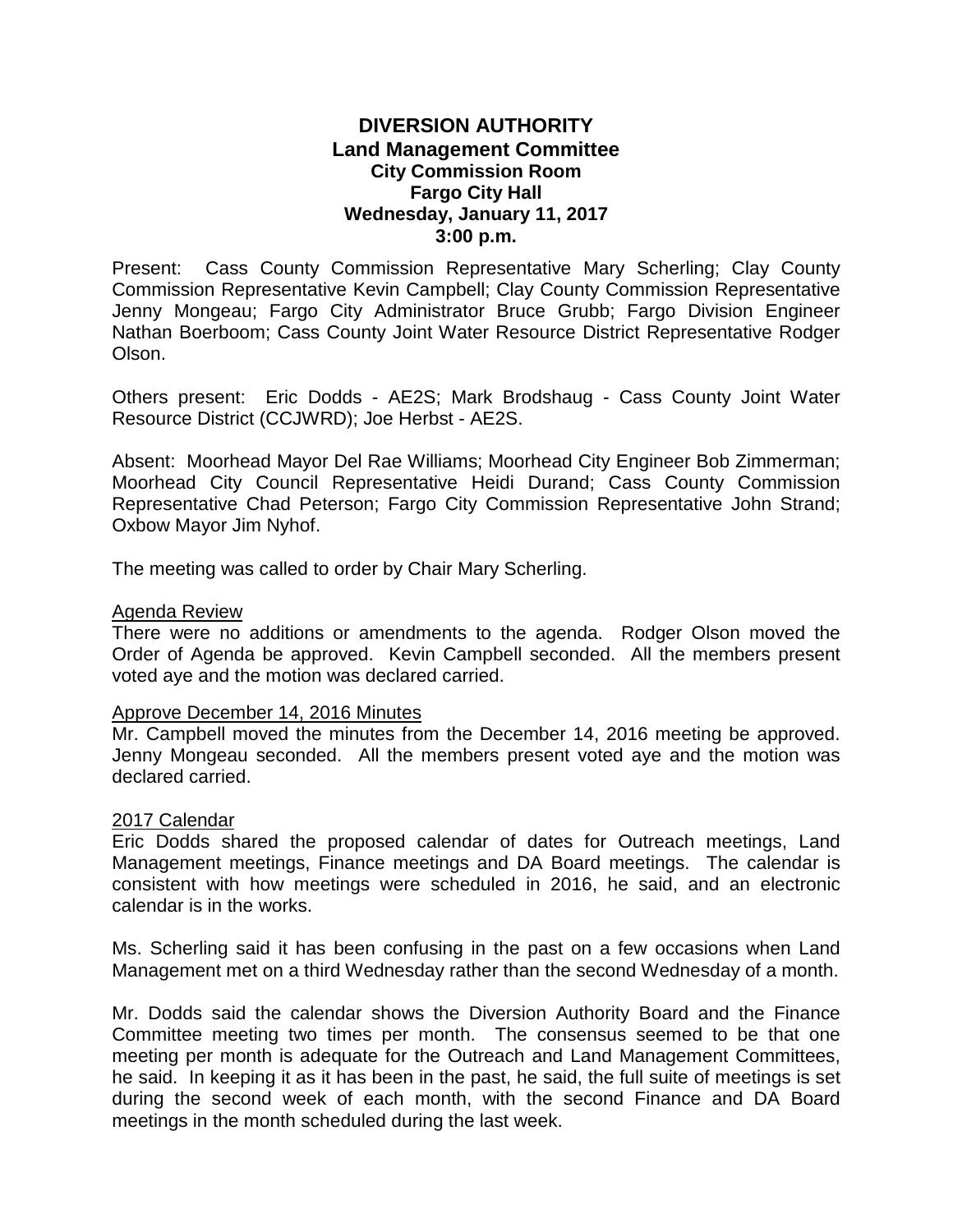Mr. Dodds said there have been conversations about the extent and focus of this group. The Cass County Joint Water Resource District has been assigned the responsibility for acquiring land and there is a lot of value in their updates to this committee; however, perhaps those could be quarterly or less frequently. This committee was originally set up more as a policy based group, he said, and now those policies have been adopted, at least informally.

Mr. Olson said he feels this group is important, especially for the purpose of letting Minnesota know what is going on. He said while the Diversion Board is kept updated, he said, not everyone is a member of that Board.

Kevin Campbell moved to recommend that Land Management Committee meetingscontinue to be held monthly, on the Wednesday prior to the FM Area Diversion Board of Authority meetings, at 3:00 p.m. Ms. Mongeau seconded. All the members present voted aye and the motion was declared carried.

# Farmland Management Report from Pifer's Land Management

Mr. Dodds said the 2016 Year End Farm Management Report from Pifer's lists the parcels Pifer's is managing on behalf of the Diversion Authority and the farmers working those properties, as well as maps of locations and photos of crops. He said 2016 was a pretty good farm year in the region with the net income from the land rent about \$250,000.00. Pifer's has secured rental agreements for those expiring in 2017, he said.

In response to a question from Ms. Scherling about how Pifer's was chosen to manage the farmland and whether that agreement gets revisited, Mr. Dodds said the agreement came about in 2013 when some farmland was acquired that would not be needed for the project for some time. Farmland management services went through an RFP process and Pifer's was the recommended firm, he said. He does not believe a term was placed on the contract, he said, and the recognition was this could be a long-term situation. Management fees are on a block scale, he said, and an advantage with working with Pifer's is that they also have a real estate team.

Mark Brodshaug said the approach when Pifer's was hired was for professional services and not necessarily for the absolute lowest cost. They have been relied on for other things too, he said, such as getting a sense of the market for land.

Ms. Scherling said Pifer's has a good reputation; however, it's always good to take a look from time to time to be sure things are on the right track.

# CCJWRD Update:

In response to a question from Ms. Scherling about whether the expectation for the next year is to acquire a lot more property, Mr. Dodds said the map distributed titled "Phase 1 – LAP01 Parcels" shows parcels where property acquisitions are active. He said that land needs to be acquired by the time of the financial close with the P3 entity which is expected to be March 2018, so there is a little more than a year to secure those property rights. He said some farmland will likely be acquired in 2017, creating a situation where the farm owners or tenants will be allowed to continue to harvest their crops in 2017 and the land will be taken over in 2018.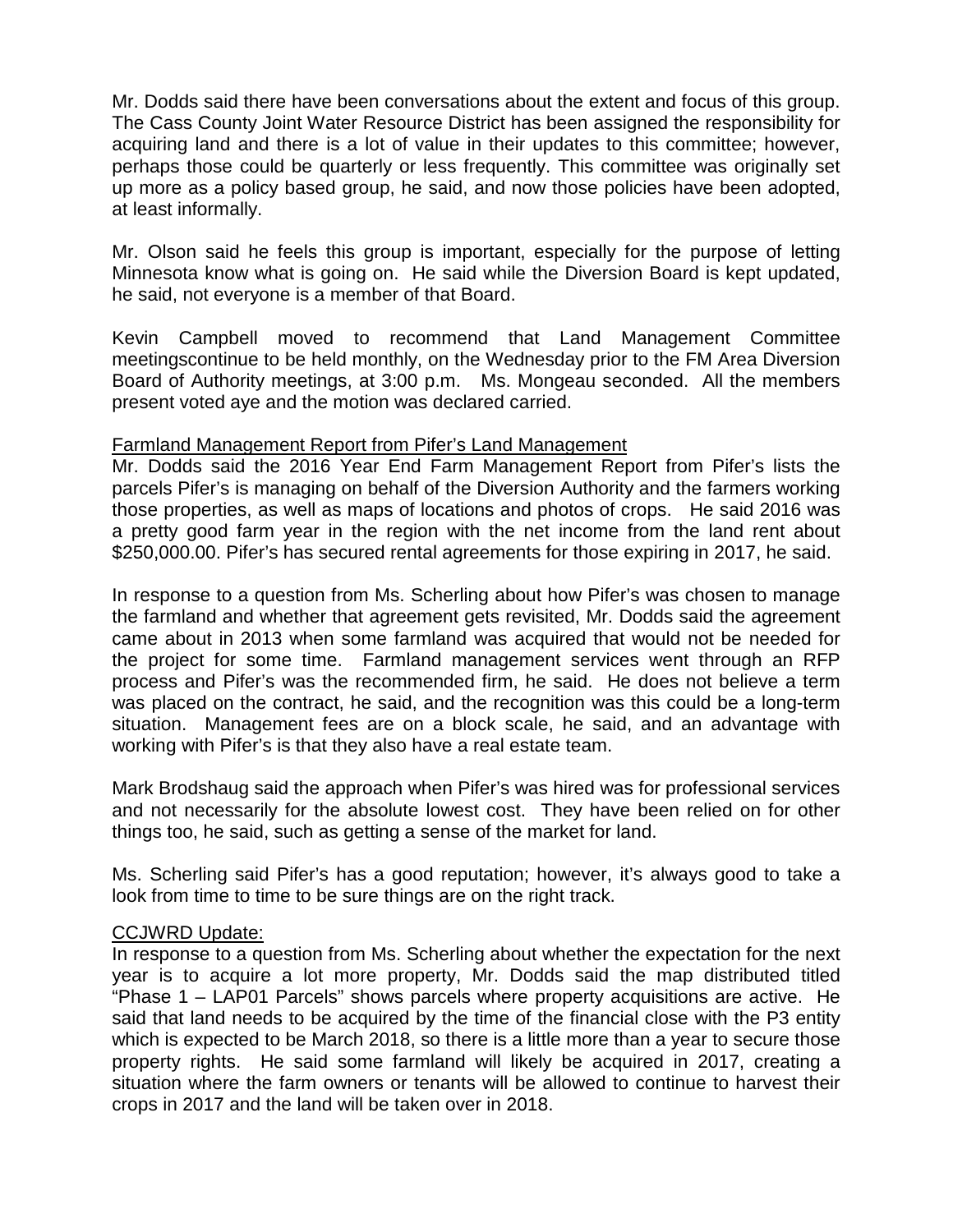Joe Herbst said there are still some property owners who feel the project will not happen or disagree with certain aspects of it; however, the majority now know this is going to happen and most of the hitches now are not so much a reluctance or opposition to sell, but due to differing ideas of valuation.

Mr. Dodds said one of the steps in the process has been to encourage the land agents to get out early and often to form a relationship with the property owners.

Mr. Brodshaug said the first visit or two with landowners has often ended up as a question and answer session about the project, so the land team has been given some contact names so various questions can be addressed, then things can move on to talking about valuations.

In response to a question from Ms. Scherling about the valuation process, Mr. Herbst said standard procedure is to have one appraisal done, which then goes through a formal review by another certified general appraiser to be sure the methodology checks out and is compliant with industry standards. He said if there is a large separation on price, and the owner requests it, a second appraisal would be done; however, there has not been a need to do that in Phase 1. In terms of negotiations, he said, if the appraisal missed something the landowner feels strongly about, there is some flexibility; however, the need to set an upper limit is being discussed. Some of the first acquisitions are looking to do land exchanges with the associated tax benefits, he said. Much of the land in the Red River Valley seems to be held by absentee landowners, he said, which makes each situation unique. The handout shows just Phase 1 properties, he said; however, there are 8-10 current opportunistic property acquisitions from Phases 2, 3 and the upstream mitigation area being added to the list to begin the process.

In response to a question from Ms. Scherling about timelines, Mr. Dodds said Phase 1 should be done by Spring 2018. He said Phase 2 is everything north of I94 not colored on the handout map and Phase 3 is everything south of I94 down to the inlet structure south of Horace. Phase 3 represents the largest in terms of number of parcels and area, he said, and the P3 developer is being asked to supply their design for the P3 area of the channel which is expected sometime this fall.

In response to a question from Mr. Campbell about whether land acquisition must still follow federal regulations in the P3 portions where the Corps is not directly involved, Mr. Dodds said the process is consistent since it is still overall a federal project. The PPA typically requires local sponsors to request credit on property acquisitions, he said; however, that crediting requirement has been removed. He said this allows more flexibility just in terms of the appraisal review steps and some other steps; however, the appraisals, reviews and relocation benefits all still need to follow the same rigorous federal standards.

Mr. Brodshaug reviewed the Land Management Summary outlining acquisitions completed through December 31, 2016. A favorable bid package was approved for the removal of 9 out of 11 homes in Oxbow, primarily on North Schnell Drive, he said, and the contractor intends to move the houses rather than demolishing them. Three appraisals were approved, he said, and the Land Management team is addressing early buyout requests in the upstream mitigation area. Two rural residences near Oxbow were demolished, he said. A recent Forum article featured the relocation of the School